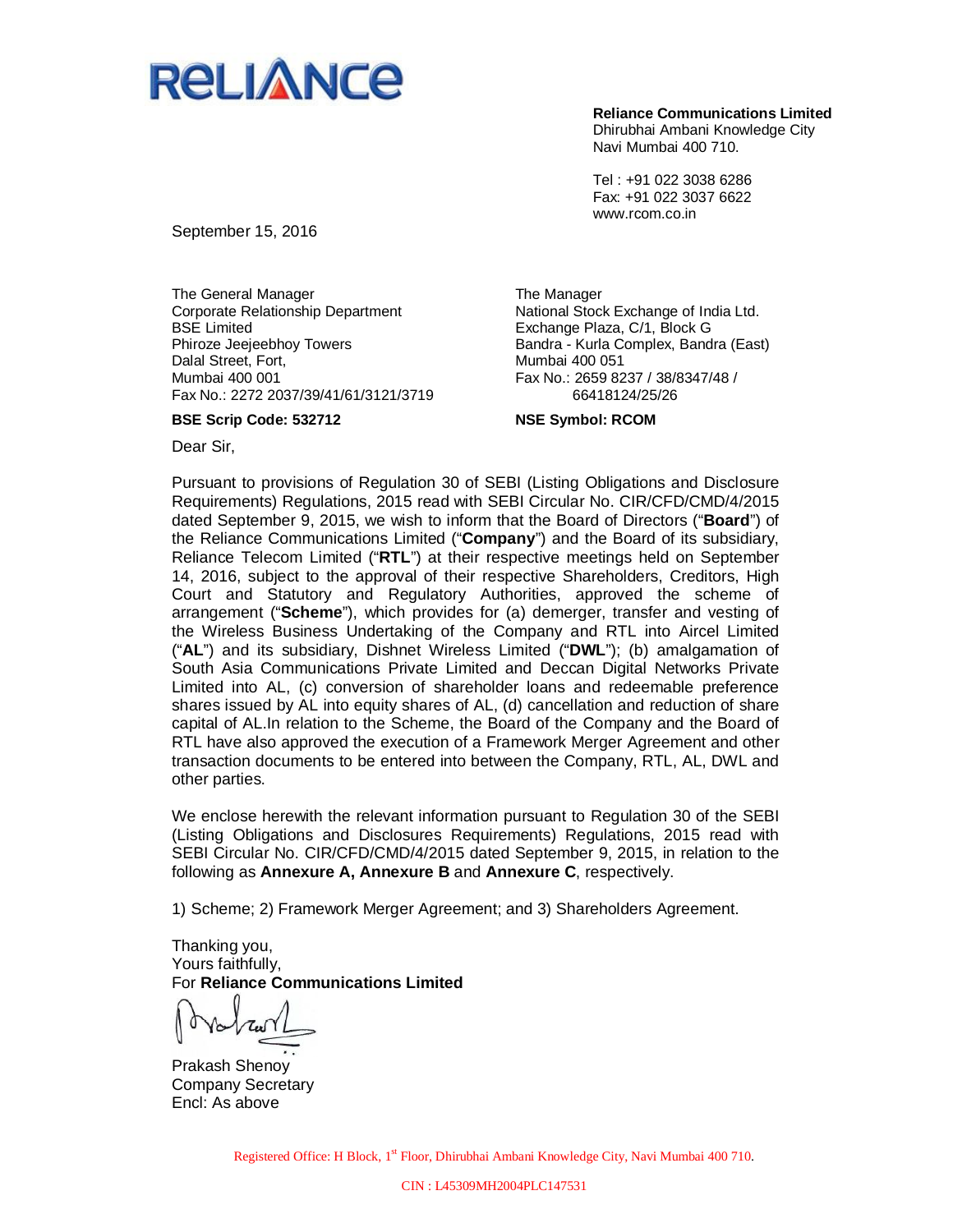

Tel : +91 022 3038 6286 Fax: +91 022 3037 6622 www.rcom.co.in

### **ANNEXURE A**

#### **SCHEME OF ARRANGEMENT**

#### **a) Brief details of the division(s) to be demerged:**

Scheme of Arrangement between the Company, Reliance Telecom Limited ("**RTL**"), Aircel Limited ("**AL**"), Dishnet Wireless Limited ("**DWL**"), Deccan Digital Networks Private Limited ("**Deccan**"), South Asia Communications Private Limited ("**SACPL**") and their respective shareholders and creditors in respect of (a) transfer and vesting of the Wireless Business Undertaking of the Company and RTL (including certain subsidiaries) into AL and its subsidiary, DWL; (b) the amalgamation of SACPL and Deccan (group companies of AL) into AL, (c) conversion of shareholder loans and redeemable preference shares issued by AL into equity shares of AL, (d) cancellation and reduction of share capital of AL.

In relation to the Scheme, the Board of the Company and the Board of RTL have approved the execution of a Framework Merger Agreement and other transaction documents to be entered into between the Company, RTL, AL, DWL, Deccan, SACPL and other parties.

**b) Turnover of the demerged division and as percentage to the total turnover of the listed entity in the immediately preceding financial year / based on financials of the last financial year:**

| <b>Particulars</b>             |                 | Turnover (Rs. Crore) as<br>on March 31, 2016 | % to the total turnover<br>of the Company as on<br>March 31, 2016 |
|--------------------------------|-----------------|----------------------------------------------|-------------------------------------------------------------------|
| <b>Wireless</b><br>Undertaking | <b>Business</b> | Rs.10,605                                    | 47.96%                                                            |

#### **c) Rationale for the demerger:**

The demerger and vesting of the Wireless Business Undertaking of the Company and RTL to AL and DWL will result into following benefits:

- (i) consolidation of the wireless telecom business of the Company and RTL with AL and DWL provides an opportunity to the Company to acquire equity interest in AL;
- (ii) further expanding the business of AL and DWL into growing markets of India, thereby creating greater value for the shareholders of AL and DWL;
- (iii) availability of increased resources and assets which can be utilised for strengthening the customer base of AL and DWL and servicing existing as well as new customers of AL and DWL innovatively and efficiently;

Registered Office: H Block, 1<sup>st</sup> Floor, Dhirubhai Ambani Knowledge City, Navi Mumbai 400 710.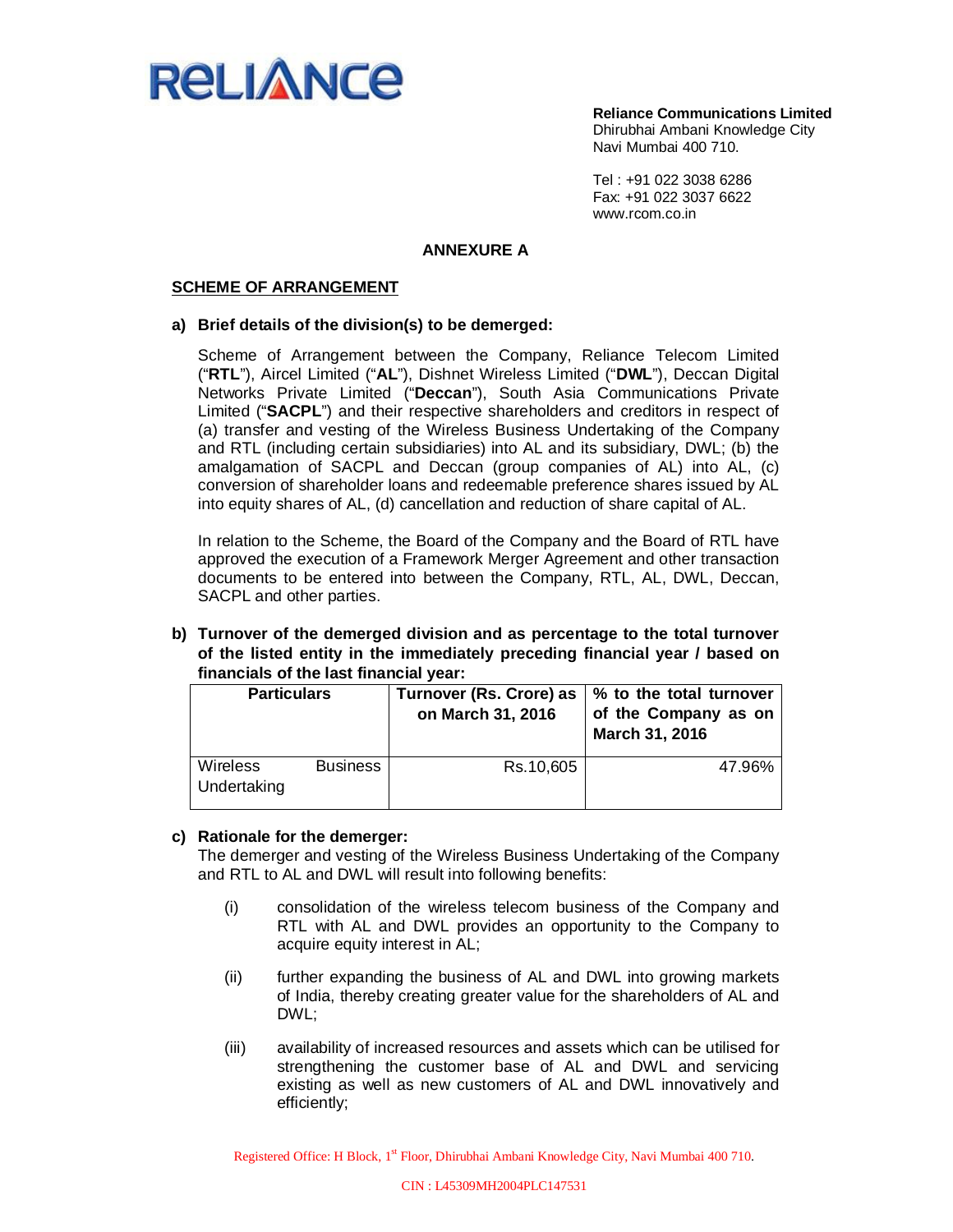

Tel : +91 022 3038 6286 Fax: +91 022 3037 6622 www.rcom.co.in

- (iv) augmenting the infrastructural capability of AL and DWL to effectively meet future challenges in the ever-evolving wireless telecom business;
- $(v)$  the combination of (a) the Company and RTL, and (b) AL and DWL, is a strategic fit for serving existing market and for catering to additional volume linked to new consumers;
- (vi) synergies in operational process and logistics alignment leading to economies of scale for AL and DWL and creation of efficiencies and benefitting customers as well as optimization of operation and capital expenditure;
- (vii) assisting AL and DWL and the Company and RTL in strengthening their assets base while also enhancing their financial flexibility;
- (viii) enhance competitive strength, achieve cost reduction, efficiencies and productivity gains by pooling the financial, managerial and technical resources, personnel capabilities, skills, expertise and technologies of AL and DWL and the Company and RTL thereby significantly contributing to future growth and maximizing shareholders value;
- (ix) reducing the direct and indirect foreign shareholding in AL; and
- (x) to achieve an optimal capital structure which duly represents the intrinsic value of AL, through a capital reorganization exercise which will also involve conversion of certain shareholders loans into equity shares and thereby strengthening the balance sheet of AL and DWL for future growth and expansion and to create a capital structure which is geared to take advantage of possible growth opportunities.

#### **d) Brief details of change in shareholding pattern (if any) of all entities:**

There will be no change in the shareholding pattern of the Company, RTL and DWL pursuant to the Scheme.

Towards consideration of the transfer and vesting of the Wireless Business Undertaking of the Company and RTL, including agreed capex as currently proposed, AL will issue and allot to the Company, 15,950,000,000 fully paid up equity shares of AL aggregating to 50% of the fully paid up equity share capital of AL on fully diluted basis. After completion of the Scheme, AL and DWL will be operated and managed jointly by the Company and the existing shareholders of AL as a joint venture company.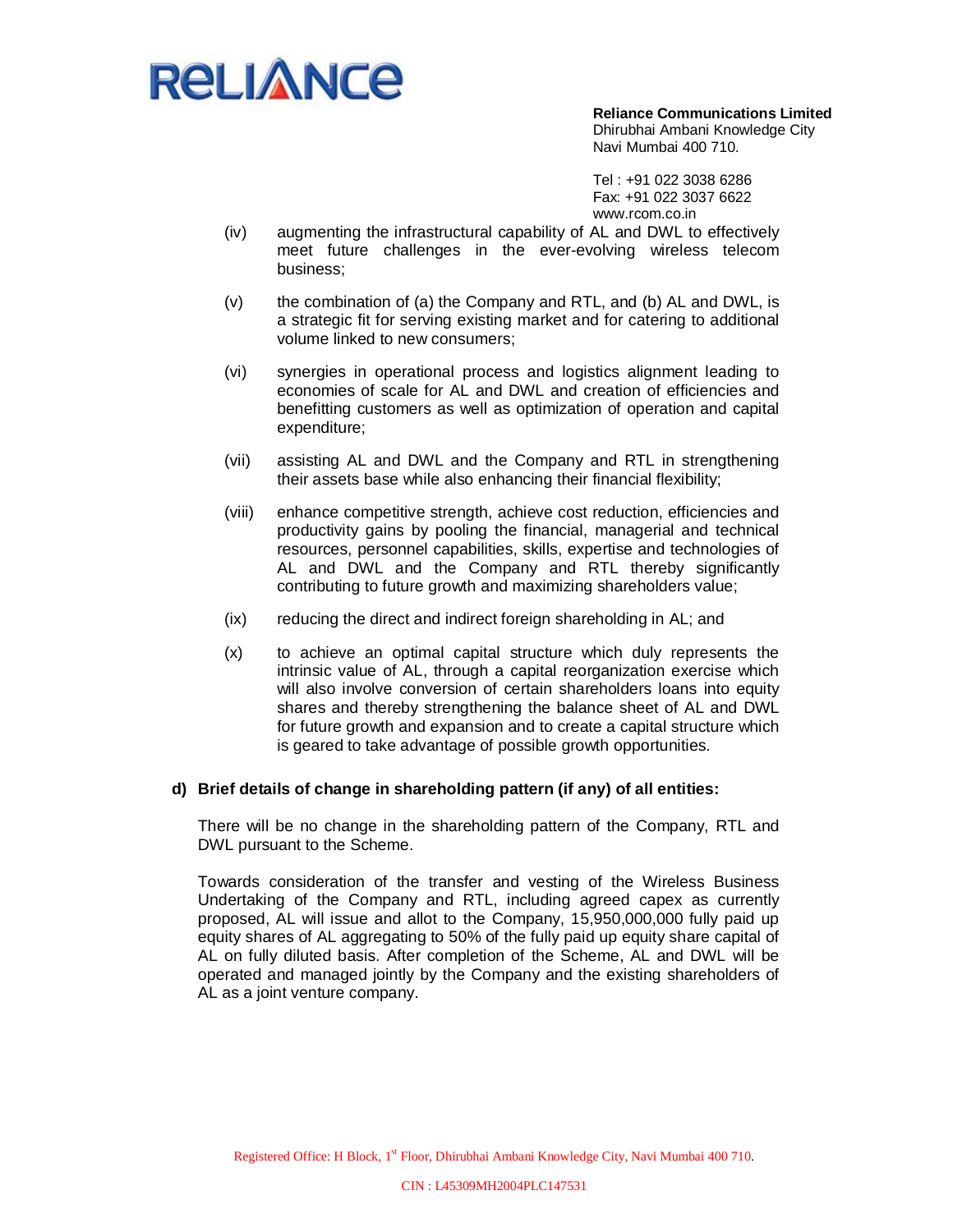

**Reliance Communications Limited**

Dhirubhai Ambani Knowledge City Navi Mumbai 400 710.

Tel : +91 022 3038 6286 Fax: +91 022 3037 6622 www.rcom.co.in

In view of the above, the change in shareholding pattern of AL is described as below:

| Sr.<br>No. | <b>Name of Shareholders</b>                               | <b>Number of shares</b><br>of AL | % of share capital<br>of AL |
|------------|-----------------------------------------------------------|----------------------------------|-----------------------------|
|            | <b>Reliance Communications</b><br>Limited                 | 15,950,000,000                   | 50                          |
| 2          | <b>Global Communication</b><br>Services Holdings Limited  | 15,886,099,183                   | 49.8                        |
| 3          | Sindya Securities &<br><b>Investments Private Limited</b> | 63,900,817                       | 0.2                         |
|            | Total                                                     | 31,900,000,000                   | 100                         |

#### **e) In case of cash consideration – amount or otherwise share exchange ratio:**

There will be no cash consideration being paid under the Scheme. As mentioned above, AL will issue and allot to the Company 15,950,000,000 fully paid up equity shares of AL aggregating to 50% of the fully paid up equity share capital of AL on fully diluted basis towards consideration for the transfer of the Wireless Business Undertaking of the Company and RTL including certain debts to AL and DWL.

#### **f) Whether listing would be sought for the resulting entity:**

The Scheme does not contemplate any immediate listing of the shares of AL and DWL, the entities in which the Wireless Business Undertaking of the Company and RTL will be transferred and vested.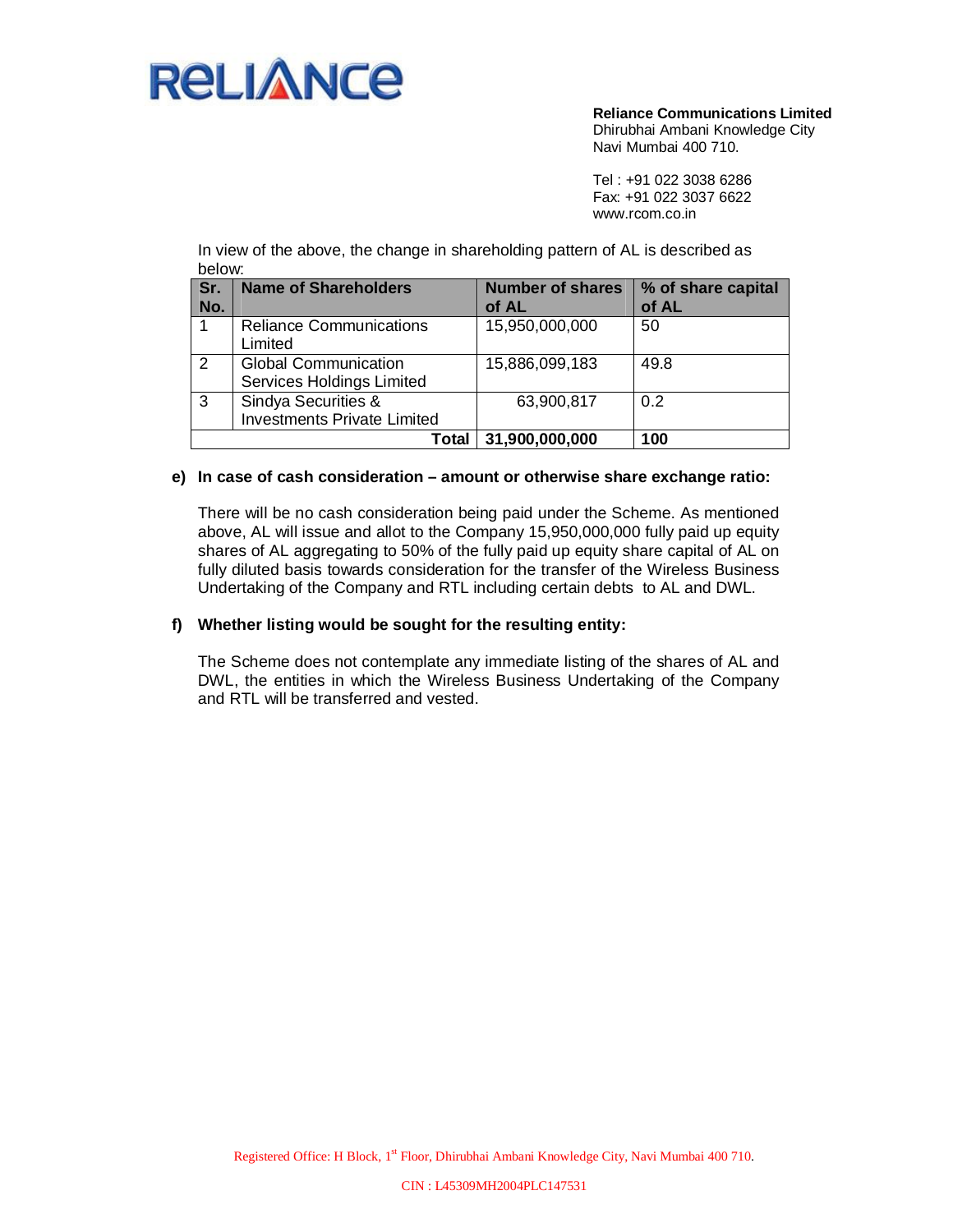

Tel : +91 022 3038 6286 Fax: +91 022 3037 6622 www.rcom.co.in

## **ANNEXURE B**

## **Framework Merger Agreement:**

| Sr.<br>No. | <b>Items for Disclosure</b>                                                                                                                                                                                                                                                                                                               | <b>Description</b>                                                                                                                                                                                                                                                                                                                                                                                                                                                                                                                                                                                                                                                                                                                                                                                                                                                                                                                                            |
|------------|-------------------------------------------------------------------------------------------------------------------------------------------------------------------------------------------------------------------------------------------------------------------------------------------------------------------------------------------|---------------------------------------------------------------------------------------------------------------------------------------------------------------------------------------------------------------------------------------------------------------------------------------------------------------------------------------------------------------------------------------------------------------------------------------------------------------------------------------------------------------------------------------------------------------------------------------------------------------------------------------------------------------------------------------------------------------------------------------------------------------------------------------------------------------------------------------------------------------------------------------------------------------------------------------------------------------|
| 1.         | Name of the target entity,<br>details in brief such as size,                                                                                                                                                                                                                                                                              | Aircel Limited ("AL") and its subsidiaries                                                                                                                                                                                                                                                                                                                                                                                                                                                                                                                                                                                                                                                                                                                                                                                                                                                                                                                    |
|            | turnover etc                                                                                                                                                                                                                                                                                                                              | Turnover - Rs. 11010.50 crore for the Financial<br>Year 2014-15.                                                                                                                                                                                                                                                                                                                                                                                                                                                                                                                                                                                                                                                                                                                                                                                                                                                                                              |
| 2.         | the<br>Whether<br>acquisition<br>would<br>within related<br>fall<br>transaction(s)<br>and<br>party<br>whether<br>the<br>promoter/<br>promoter<br>group/<br>group<br>companies have any interest<br>in the entity being acquired?<br>If yes, nature of interest and<br>details thereof and whether<br>the same is done at "arms<br>length" | Pursuant to the Scheme, as consideration for<br>the transfer and vesting of the Wireless<br>Business Undertaking of the Company and its<br>subsidiary Reliance Telecom Limited ("RTL")<br>into AL and its subsidiary, Dishnet Wireless<br>Limited, AL shall issue and allot to the<br>Company, such number of fully paid up equity<br>shares of AL aggregating to 50% of the fully<br>paid up equity share capital of AL on fully<br>diluted basis. In relation to the Scheme, parties<br>entering into a<br>Framework<br>Merger<br>are<br>Agreement ("FMA").<br>Under the FMA, AL will issue additional equity<br>Global<br>shares<br>the<br>Company<br>and<br>to<br>Services<br>Communication<br>Holdings<br>Limited<br>("GCSHL") against<br>the<br>be<br>amount<br>to<br>contributed by them.<br>The acquisition of shares of AL is not a related<br>party transaction. The promoters/ promoter<br>group of the Company do not have any interest<br>in AL. |
| 3.         | Industry to which the entity<br>being acquired belongs                                                                                                                                                                                                                                                                                    | AL belongs to the telecom industry.                                                                                                                                                                                                                                                                                                                                                                                                                                                                                                                                                                                                                                                                                                                                                                                                                                                                                                                           |
| 4.         | <b>Objects</b><br>and<br>effects<br>of<br>acquisition (including but not<br>of<br>limited to,<br>disclosure<br>reasons for acquisition of<br>target entity, if its business<br>is outside the main line of<br>business of the listed entity)                                                                                              | The acquisition will (i) help the Company and<br>RTL reducing of debt and interest outgo as well<br>as creation of value for the shareholders; (ii)<br>consolidate the telecom wireless business of<br>Company and RTL with Aircel Limited and its<br>subsidiary Dishnet Wireless Limited.<br>The Scheme provides other rationale for the<br>proposed transaction.                                                                                                                                                                                                                                                                                                                                                                                                                                                                                                                                                                                            |
| 5.         | details<br><b>Brief</b><br>οf<br>any<br>governmental or regulatory                                                                                                                                                                                                                                                                        | The proposed transaction is subject to receipt<br>of following regulatory approvals:                                                                                                                                                                                                                                                                                                                                                                                                                                                                                                                                                                                                                                                                                                                                                                                                                                                                          |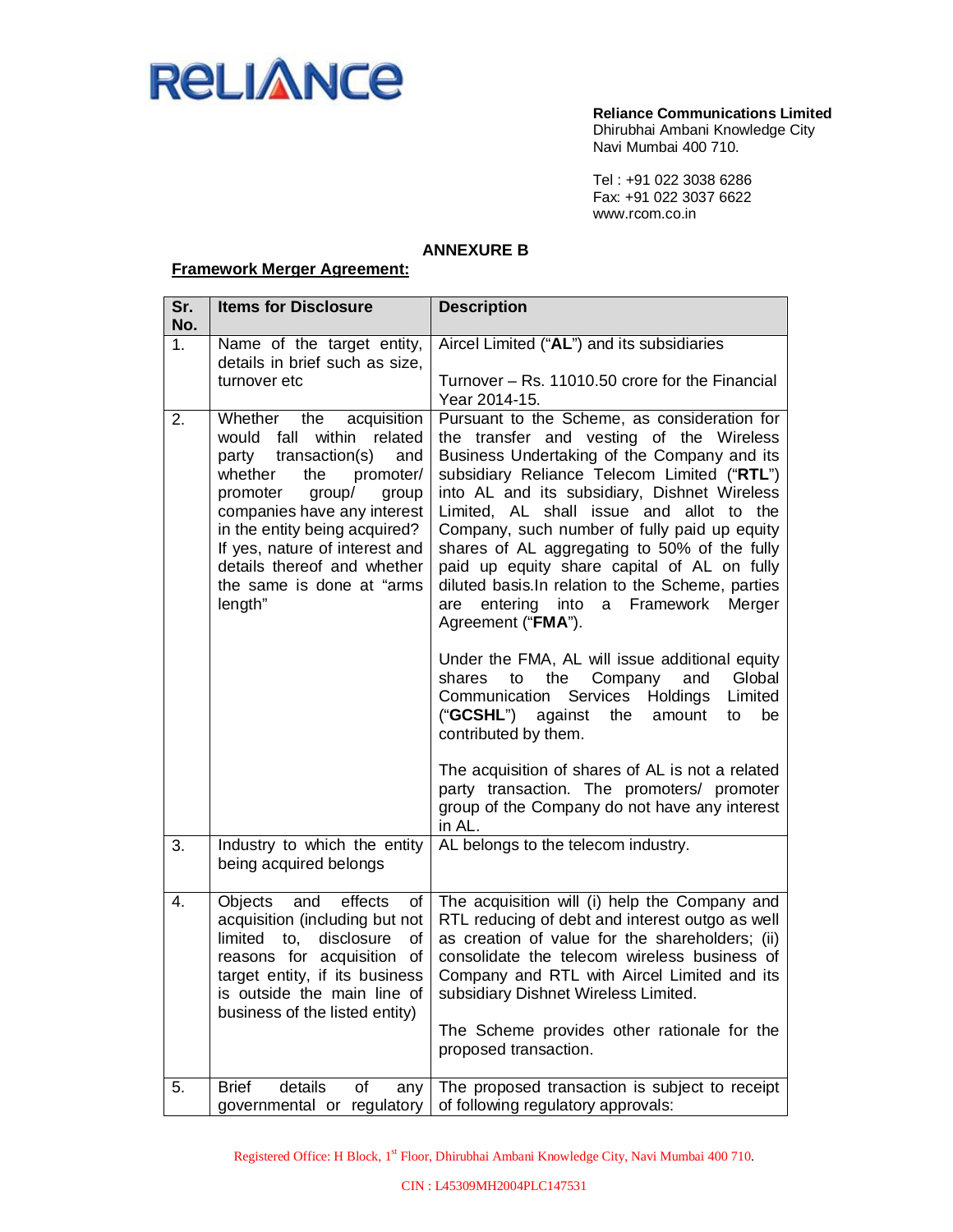

**Reliance Communications Limited**

Dhirubhai Ambani Knowledge City Navi Mumbai 400 710.

Tel : +91 022 3038 6286 Fax: +91 022 3037 6622 www.rcom.co.in

| Sr. | <b>Items for Disclosure</b>                                                                                                                                                                                                                                                                         | www.iUUili.uU.iii<br><b>Description</b>                                                                                                                                                                                                                                                                                                                                 |
|-----|-----------------------------------------------------------------------------------------------------------------------------------------------------------------------------------------------------------------------------------------------------------------------------------------------------|-------------------------------------------------------------------------------------------------------------------------------------------------------------------------------------------------------------------------------------------------------------------------------------------------------------------------------------------------------------------------|
| No. | approvals required for the<br>acquisition                                                                                                                                                                                                                                                           | 1) High Courts or National Company Law<br>Tribunal having jurisdiction over the parties;<br>2) Stock Exchanges;<br>3) Competition Commission of India;<br>4) Department of Telecom;<br>5) Tax Authorities;<br>6) Reserve Bank of India;<br>7) Other regulatory approvals as specified into<br>the FMA.                                                                  |
| 6.  | Indicative time period for<br>completion of the acquisition                                                                                                                                                                                                                                         | 6-12 months from the date of signing of the<br><b>FMA</b>                                                                                                                                                                                                                                                                                                               |
| 7.  | Nature of consideration<br>whether cash consideration<br>or share swap and details of<br>the same                                                                                                                                                                                                   | Under the Scheme, the shares will be issued by<br>AL to RCOM as consideration for the transfer<br>vesting<br>the<br>Wireless<br>Telecom<br>and<br>of<br>Undertaking of the Company and RTL to AL<br>and Dishnet Wireless Limited.<br>Under the FMA, AL will issue additional equity<br>shares to the Company and GCSHL against<br>the amount to be contributed by them. |
| 8.  | Cost of acquisition or the<br>price at which the shares<br>are acquired                                                                                                                                                                                                                             | Please refer to point 7 above.                                                                                                                                                                                                                                                                                                                                          |
| 9.  | Percentage of shareholding<br>/ control acquired and / or<br>number of shares acquired                                                                                                                                                                                                              | 50% of the total issued and outstanding equity<br>shares of AL on fully diluted basis.                                                                                                                                                                                                                                                                                  |
| 10. | Brief background about the<br>entity acquired in terms of<br>products/line<br>business<br>οf<br>acquired,<br>date<br>οf<br>incorporation, history of last<br>3 years turnover, country in<br>which the acquired entity<br>has presence and any other<br>significant<br>information<br>(in<br>brief) | AL is engaged in wireless telecom business in<br>India. AL was incorporated on 20 <sup>th</sup> December<br>1994. The turnover of AL during last 3 financial<br>years is Rs.10,207.73 crore (31 <sup>st</sup> March 2013),<br>$(31st$ March 2014) and<br>Rs.9552.80 crore<br>(31 <sup>st</sup> )<br>Rs.11010.50<br>March<br>2015)<br>crore<br>respectively.             |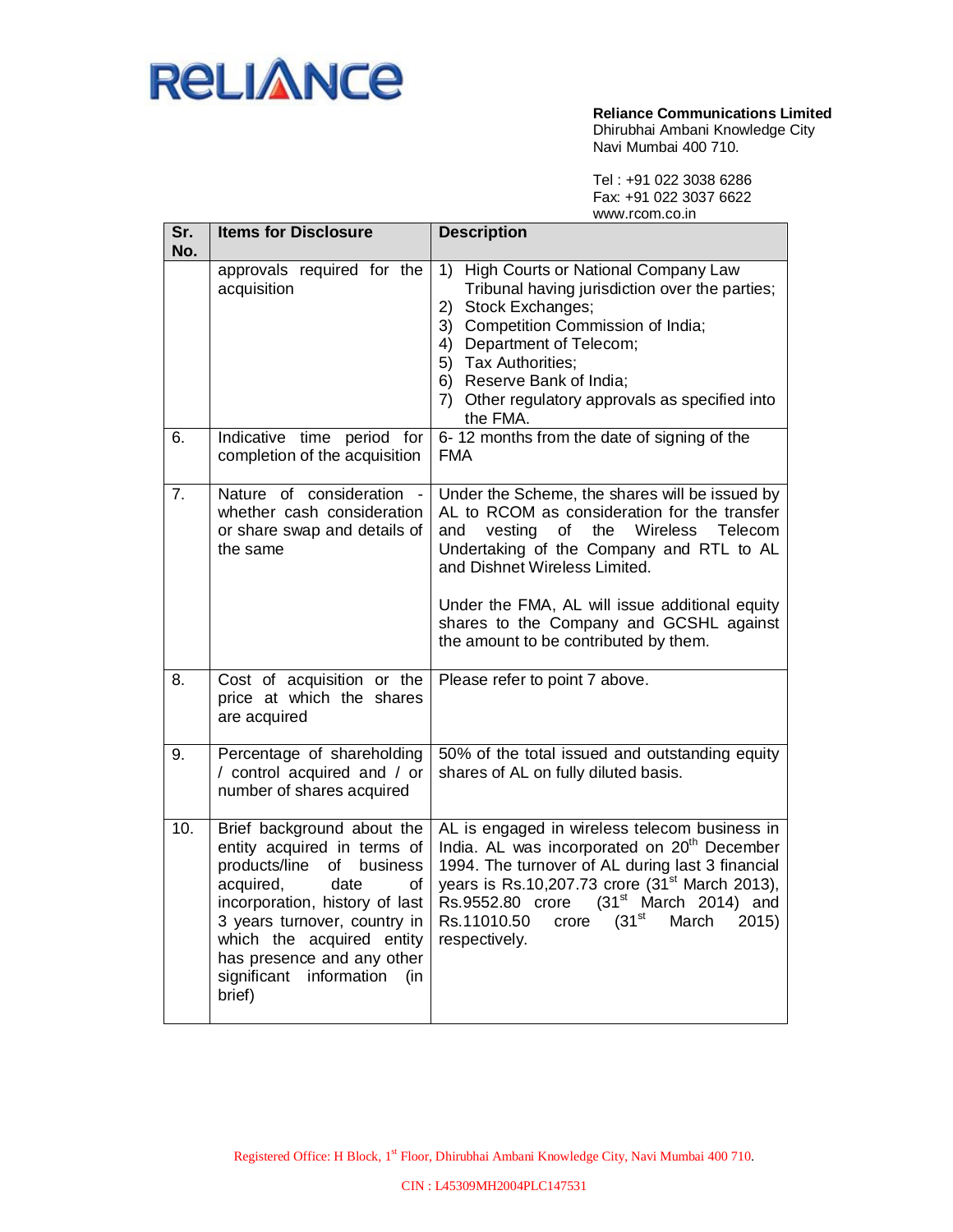

Tel : +91 022 3038 6286 Fax: +91 022 3037 6622 www.rcom.co.in

## **ANNEXURE C**

### **SHAREHOLDERS AGREEMENT**

| Sr.<br>No.     | <b>Items for Disclosure</b>                                                                                                                                                                                                             | <b>Description</b>                                                                                                                                                                                                                                               |
|----------------|-----------------------------------------------------------------------------------------------------------------------------------------------------------------------------------------------------------------------------------------|------------------------------------------------------------------------------------------------------------------------------------------------------------------------------------------------------------------------------------------------------------------|
| 1 <sub>1</sub> | Name(s)<br>with<br>of<br>parties<br>whom the<br>agreement<br>is<br>entered                                                                                                                                                              | Reliance<br>Communications<br>Limited<br>("Company"), Global Communication Services<br>Holdings Limited ("GCSHL"), Sindya Securities<br>& Investments Private Limited ("SSIPL") and<br>Aircel Limited ("AL")                                                     |
| 2.             | Purpose of entering into the<br>agreement                                                                                                                                                                                               | The Company, GCSHL, SSIPL and AL are<br>entering into the Shareholders Agreement<br>("SHA") for regulating their respective rights in<br>AL and its subsidiaries as shareholders, and<br>relationship<br>with each<br>other<br>their<br>and<br>management of AL. |
| 3.             | Shareholding, if any, in the<br>with<br>whom<br>entity<br>the<br>agreement is executed                                                                                                                                                  | The Company presently does not hold any<br>shares in AL.                                                                                                                                                                                                         |
| 4.             | Significant terms<br>the<br>0f<br>agreement (in brief) special<br>rights like right to appoint<br>directors, first right to share<br>subscription<br>case<br>in<br>οf<br>issuance of shares, right to<br>restrict any change in capital | Effective Date: The SHA will effective from<br>date of completion under the Framework<br>Merger Agreement.<br>Directors: The Company and GCSHL are<br>entitled<br>nominate 2 non-Independent<br>to<br>Directors on the Board of AL.                              |
|                | structure etc.                                                                                                                                                                                                                          | Issuance of securities: The Company and<br>GCSHL have pre-emptive rights on issue of<br>securities by AL in the manner provided in the<br>SHA.                                                                                                                   |
|                |                                                                                                                                                                                                                                         | Shares Transfers: Any transfer of shares of AL<br>by the Company or GCSHL are subject to<br>rights of first offer, rights of first refusal, tag<br>along rights, and drag along rights as provided<br>in the SHA.                                                |
|                |                                                                                                                                                                                                                                         | Reserved Matters: Certain reserved matters<br>are provided in the SHA for which prior written<br>approval of each of the Company and GCSHL<br>would be required.                                                                                                 |
| 5.             | Whether, the said parties are<br>related to promoter/promoter<br>group/ group companies in<br>any manner. If yes, nature of                                                                                                             | No, the parties to the SHA are not related to<br>the promoters, promoter group or<br>group<br>companies of the Company.                                                                                                                                          |